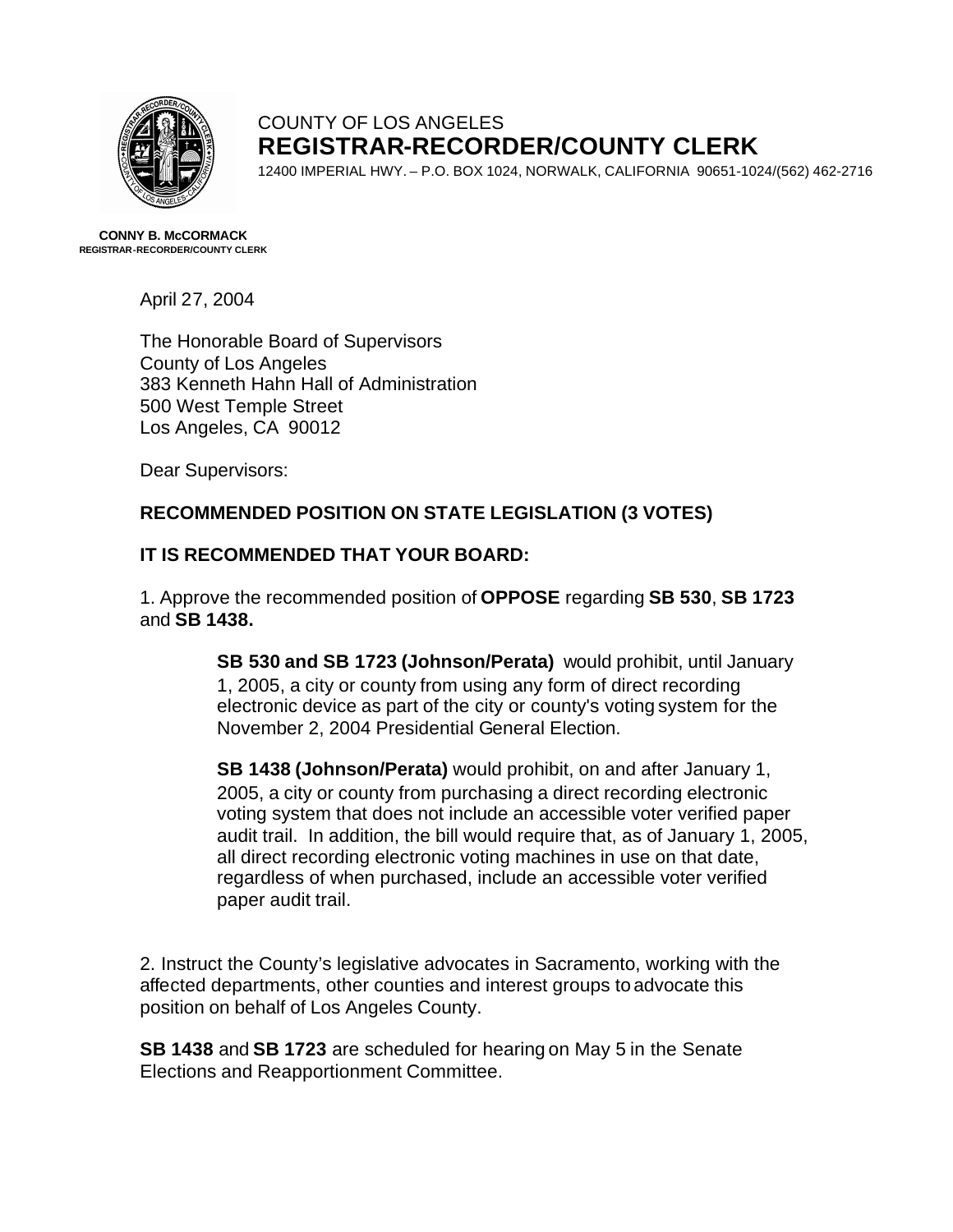Honorable Board of Supervisors April 27, 2004 Page 2 of 3

**SB 530 and SB 1723:** Passage of either recently amended **SB 530** or **SB 1723** would ban the County from offering electronic touchscreen voting during the "early" voting period in the two weeks prior to the November 2004 Presidential General Election in Los Angeles County as is currently planned. We recommend opposing these bills in light of your Board's support and approval of a contract in 2002 to purchase a sufficient number of touchscreen voting units to conduct touchscreen early voting which is the only voting system that allows voters who are blind or visually impaired to vote privately and unassisted and enables minority language voters to vote on a system capable of displaying the entire ballot on the screen in their native language(s).

Touchscreen early voting has been available to the County's voters during the early voting period in conjunction with major statewide elections since the November 2000 Presidential Election. In addition to voters with specialized needs as cited above, almost 100,000 of the County's voters have availed themselves of this convenient "third voting option" in conjunction with major elections (the other two options consist of the opportunity to vote via absentee/mail ballot or to vote on election day at the voter's assigned neighborhood polling location). Surveys of tens of thousands of touchscreen voters, both in Los Angeles County and in other counties in California that have adopted electronic voting systems, reveal overwhelming voter support for this method of voting and preference for its use over paper-based voting systems.

**SB 1438:** No certified voting equipment currently exists that contains the "accessible voter verified paper audit trail" (AVVPAT) referenced in SB 1438. This measure would have the effect of ending the County's touchscreen early voting program until such time as system modifications are developed, tested and certified by federal and state authorities that would produce the specified AVVPAT.

This bill would, in effect, put into statute a directive previously promulgated by California's Secretary of State in November 2003 that requires:

- "...beginning July 1, 2005, no county or city may purchase a touch screen voting system that does not include an accessible voter verified paper audit trail (VVPAT" and that
- "As of July 2006, all touch screen voting systems used in California, regardless of when they were purchased, must have a VVPAT that can be used by all voters, including the visually impaired…"

This recommended position will be added to the State Legislative Agenda and is consistent with the following specific County Strategic Plan goals: Service Excellence (provide the public with easy access to quality information and